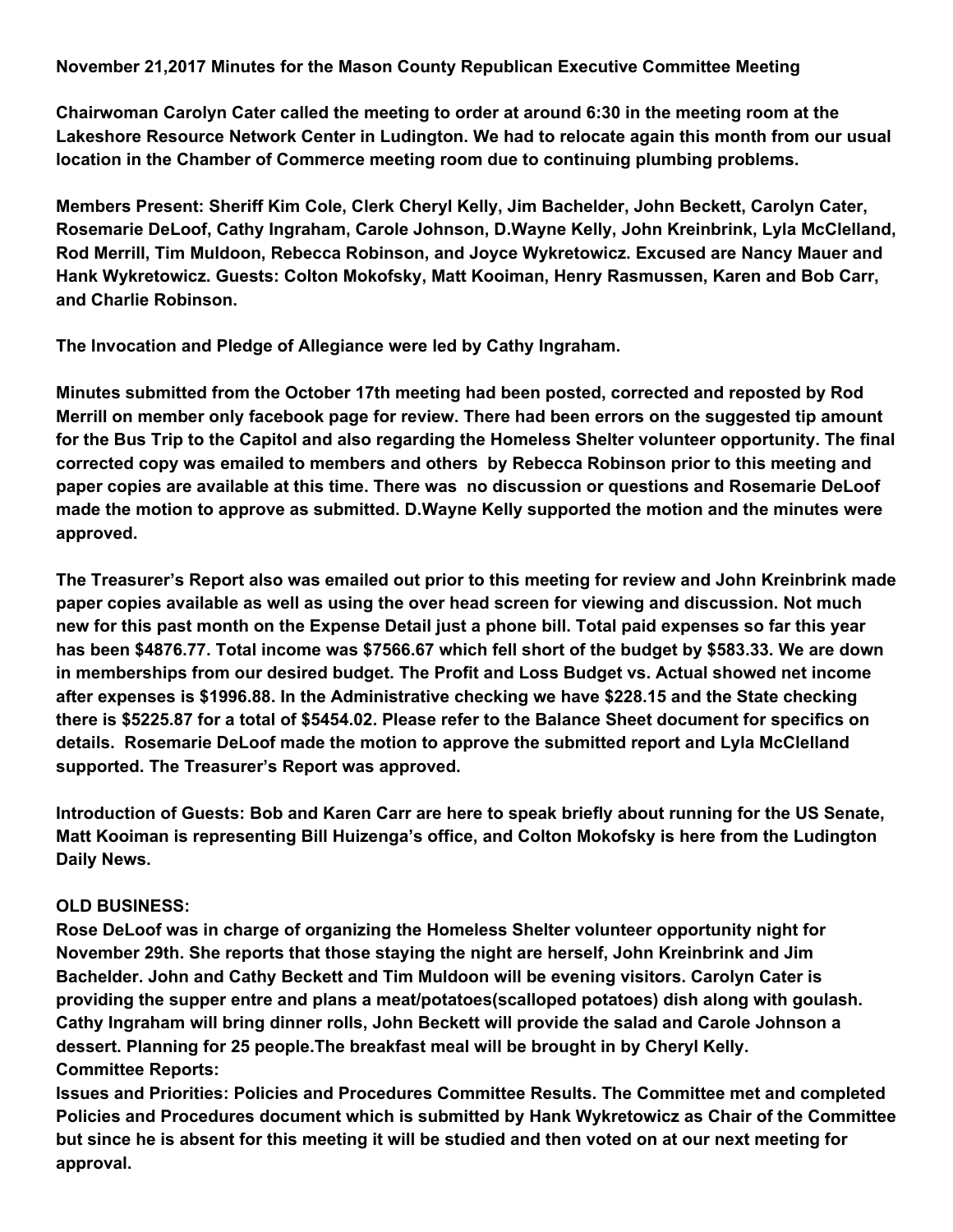**The BusTrip/ Youth Outreach Committee was reported on by Chair Lyla McClelland. The Committee met on November 13th. The date selected pending approval by Bus Line and the State Offices will be** April 10th which is a Thursday. There is a noon session the group can attend There will be 25 students **from Ludington Area Schools, 20 from Mason County Central and 5 from Mason County Eastern. Those numbers represent the population in each district. There will be 6 chaperones which can be from each school. If needed one from our group may attend. Lyla has done some work contacting groups and composing a letter describing the opportunity to sponsor a student for \$25 each. The Optimist and Rotary Clubs will be solicited first and then Executive Committee members , Commissioners and State mandated members, and Township Officials. Matt Kooiman suggested we contact Bill Huizenga and** he will be interested to sponsor a student as he has done for other counties. We will be emailing and mailing these out in the months ahead of the trip. State Constitutions will be available to students on the return trip home and we will need to procure drinks and snacks for both ways. Lunch will be **provided at the Capitol.**

**Rose DeLoof reported on the Speakership Committee. Next meeting is Christmas time and there is no scheduled speaker. Tonya Schuitmaker has expressed interest in coming to meet us as she is running for Attorney General. In January we would like someone from the Lakeshore Resource Center to speak and give us a tour.**

**Rod Merrill reported on the Media Master Committee. He has been trying to keep up with posting candidate information as it comes to him. Please submit information you want published. Again, Matt** Kooiman reports that he will provide info from Huizenga for posting and there is alot of it. Also please **comment and share those items published so that they reach a larger audience.**

## **NEW BUSINESS:**

**It has been brought up in past meetings that the By-Laws may need some revising. Carolyn appointed** Hank Wykretowicz and Cheryl Kelly to be a part of a By-Laws Committee. In order to change the group **would have to have 60% agreement to make a change to the existing by-laws.Carolyn will sit on this Committee as well.**

**Membership List for the upcoming election year, 2018. Tim Muldoon volunteers to Chair a Committee to meet prior to our next meeting to "brainstorm" ideas to recruit members. Rosemarie DeLoof, Cathy Ingraham, and Lyla McClelland agree to participate. He will invite others and schedule a meeting room.** There is a need to revise the current list of potential people and all are asked to supply names as they **can think of them. Also completing Phase II of the Incentive program would help with this. There will be a report on progress at our next meeting.**

Our next meeting will be a short meeting with a Christmas Party on December 19th. Please bring food **and Christmas goodies. Each member is asked to bring a Christmas Gift to the West Shore Pregnancy** Center or to John Beckett's office in town prior to the meeting so that these can be distributed before our meeting. A list of ideas for gifts has been handed out which has the address and phone number of **the Center and the hours it's open. Tonya Schuitmaker wants to attend.**

Bob Carr was given the floor to briefly discuss his running for the office of US Senator hoping to defeat **Debbie Stabenow. He has a long history with the Ludington Area having been affiliated with the railroad and car ferry for years. He now lives in the Traverse City area.**

**D.Wayne Kelly made the motion to adjourn so we could hear what the Sheriff has to speak about.**